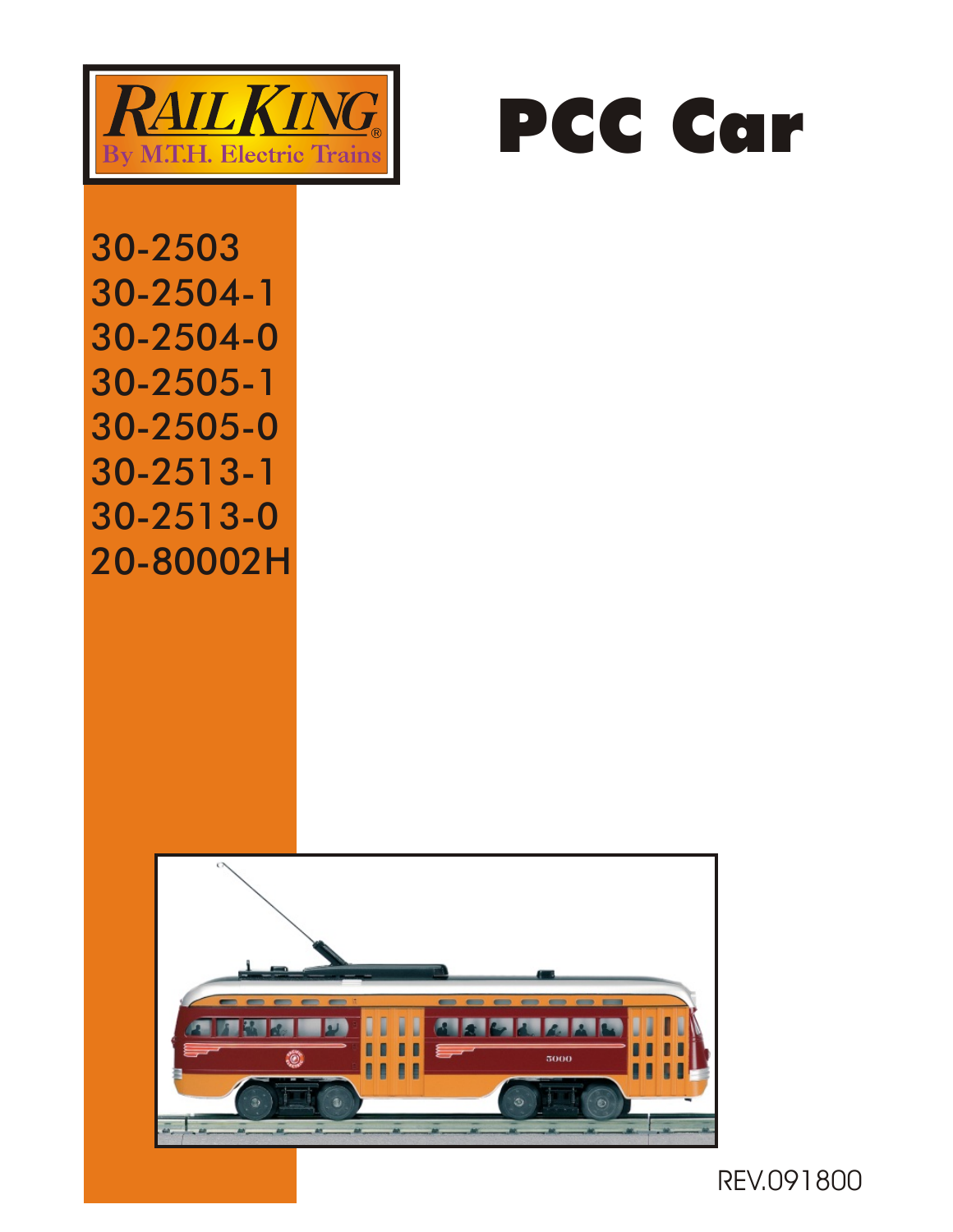## Parts PCC Car

|      | <u>Name and Number</u>                           | <u>Part # \$Price Per Unit</u> |          |
|------|--------------------------------------------------|--------------------------------|----------|
| 1.)  | Bracket (black)                                  | IH-4500016                     | 2.00     |
| 2.)  | Trolley pole                                     | FC-3200006                     | 8.00     |
| 3.)  | Spring (pantograph)                              | IE-0000014                     | 0.50     |
| (4.) | Window Lens (right)                              | FA-3210001                     | 6.00     |
| 5.)  | Window Lens (left)                               | FA-3220001                     | 6.00     |
|      |                                                  | FF-3200037                     | 5.00     |
| 6.)  | Cover                                            |                                |          |
|      | ( white )( SEPTA )                               |                                |          |
| 6.)  | Cover                                            | FC-3200005                     | 5.00     |
|      | (green) (San Francisco)                          |                                |          |
| 6.)  | Cover                                            | FF-3200038                     | 5.00     |
|      | (cream) (Pittsburgh)                             |                                |          |
| 6.)  | Cover                                            | FF-3200039                     | 5.00     |
|      | ( dark green )( Pacific Electric )               |                                |          |
| 6.)  | Cover                                            | FF-3200040                     | 5.00     |
|      | (white w/ black lines )(DAP)                     |                                |          |
| 7.)  | Screw (M2.6X6.0mm) IA-0000206                    |                                | 0.15     |
|      | (plastic cutting threads) (roundhead)            |                                |          |
| 8.)  | Shell (SEPTA)                                    | FF-3200041                     | $*65.00$ |
|      | (# 2165 ) (white, gold, red )                    |                                |          |
| 8.   | Shell (San Francisco)                            | FC-3200004                     | $*65.00$ |
|      | (#1050) (green & cream)                          |                                |          |
| 8.   | Shell (Pittsburgh)                               | FF-3200042                     | $*65.00$ |
|      | (#1713) (maroon & cream)                         |                                |          |
| 8.   | Shell (Pacific Electric)                         | FF-3200043                     | $*65.00$ |
|      | (# 5000 )(red, orange, tan, dark green )         |                                |          |
| 8.   | Shell (DAP)                                      | FF-3200044                     | $*65.00$ |
|      |                                                  |                                |          |
|      | (# 2000 )(light blue, blue, white)               |                                |          |
| 9.)  | Bulb (1.5V) (clear)                              | CA-0000033                     | 3.00     |
|      | (360.0mm & 400.0mm long wires)                   |                                |          |
|      | 10.) Window (black & frosted) FA-3230003         |                                | 5.00     |
|      | (36 - MARKET) (SEPTA)                            |                                |          |
|      | 10.) Window (black & frosted) FA-3230001         |                                | 5.00     |
|      | (F MARKET CASTRO) (San Francisco)                |                                |          |
|      | 10.) Window (black & frosted) FA-3230004         |                                | 5.00     |
|      | (64 E PGH-WILKINSBURG) (Pittsburgh)              |                                |          |
|      | 10.) Window (black & frosted) FA-3230005         |                                | 5.00     |
|      | (GLENDALE-BURBANK) (Pacific Electric)            |                                |          |
|      | 10.) Window (black & frosted) FA-3230006         |                                | 5.00     |
|      | (20-COLUMBIA, MD) (DAP)                          |                                |          |
|      | 11.) Window (frosted)                            | FA-3240001                     | 4.00     |
|      | 12.) Bracket (clear)                             | IH-4500017                     | 2.00     |
|      | 13.) Bracket (clear)                             | IH-4500015                     | 2.00     |
|      | 14.) Bracket (clear)                             | IH-0000142                     | 1.00     |
|      | 15.) Board                                       | AD-4500003                     | $*60.00$ |
|      | (Proto-Sound®) (Bottom)                          |                                |          |
|      | (board doesn't have circuitry for proto-coupler) |                                |          |
|      | 16.) Proto-Sound Chip®                           | N/A                            | 19.95    |
|      | 17.) Board                                       | AE-4500001                     | *100.00  |
|      |                                                  |                                |          |
|      | (Proto-Sound®)(top)                              |                                |          |
|      | 18.) Rubber Band                                 | BI-4500004                     | 0.50     |
|      | 19.) Motor (RS-365SH)                            | BE-0000049                     | 25.00    |
|      | (8.0X18.0mm worm gear w/11.0mm long threads)     |                                |          |
|      | (7.0X29.0mm) (brass) (tapered flywheel)          |                                |          |
|      | 20.) Screw                                       | IA-0000023                     | 0.15     |
|      | (M2.5X4.0mm) (roundhead)                         |                                |          |

|  | <u>Name and Number</u>                                           | Part # \$Price Per Unit |          |
|--|------------------------------------------------------------------|-------------------------|----------|
|  | 21.) Motor mount                                                 | BI-0000041              | 15.00    |
|  | 22.) Speaker cone (white) BF-0000009<br>(31.0X33.0mm) (plastic)  |                         | 3.00     |
|  | 23.) Speaker (Unison)                                            | BF-0000010              | 8.95     |
|  | (U2808B04) (8 ohms, 1.0 watt)                                    |                         |          |
|  | 24.) Chassis (black)<br>(for Proto-Sound® unit)                  | DI-3200001              | $*15.00$ |
|  | 25.) Screw<br>(M3X10.0mm) (flathead)                             | IA-0000175              | 0.15     |
|  | 26.) Screw (yellow Zink)                                         | IA-0000303              | 0.15     |
|  | (M2.5X8.0mm) (roundhead) (w/lock washer)                         |                         |          |
|  | 27.) Socket (bayonet bulb)                                       | CH-0000001              | 3.00     |
|  | 28.) Battery                                                     | BG-4000001              | 9.95     |
|  | 29.) Bulb (18V) (bayonet)<br>(large globe)                       | CG-0000001              | 1.00     |
|  | 30.) Heat sink                                                   | Al-0000029              | 2.00     |
|  | (3.0X19.0X13.3mm) (3.4X4.0mm notch)                              |                         |          |
|  | 31.) Screw                                                       | IA-0000185              | 0.15     |
|  | (M2.5X6.0mm) (roundhead)                                         |                         |          |
|  | 32.) Insulator washer<br>(3.0X6.0X3.0mm)                         | ID-0000025              | 0.15     |
|  | 33.) Washer (nickel)                                             | ID-0000088              | 0.15     |
|  | (2.6X5.7X0.8mm) (external tooth washer)                          |                         |          |
|  | 34.) Screw<br>(4/40X30.0mm) (roundhead)                          | IA-0000191              | 0.15     |
|  | 35.) Screw                                                       | IA-0000185              | 0.15     |
|  | (M2.5X6.0mm) (roundhead)                                         |                         |          |
|  | 36.) Insulator                                                   | ID-0000024              | 0.15     |
|  | 37.) Bracket (Sound Board) IH-0000143                            |                         | 2.00     |
|  | 38.) Volume pot                                                  | BI-0000017              | 5.00     |
|  |                                                                  |                         |          |
|  | (B10K SW w/ 200.0mm long wires)                                  |                         |          |
|  | 39.) Bracket (volume pot)                                        | IH-0000023              | 2.00     |
|  | 40.) Washer<br>(7.0X12.0X0.5mm)                                  | ID-0000034              | 0.15     |
|  | 41.) Screw ( M3X8.0mm )                                          | IA-0000204              | 0.15     |
|  | (plastic cutting threads) (roundhead)                            |                         |          |
|  | 42.) Nut (6.0X10.0X2.0mm) IC-0000007                             |                         | 0.50     |
|  | 43.) Light board (w/ L.E.D.s) CE-0000001                         |                         | 10.00    |
|  | 44.) Wire nut (yellow)                                           | BI-4500003              | 0.25     |
|  | 45.) Battery leads                                               | BC-0000003              | 5.00     |
|  | $(145.0mm$ long wires)                                           |                         |          |
|  | 46.) Screw ( M3X8.0mm )<br>(plastic cutting threads) (roundhead) | IA-0000204              | 0.15     |
|  | 47.) Screw<br>(M2.5X3.0mm) (roundhead)                           | IA-0000022              | 0.15     |
|  |                                                                  | IA-0000116              | 0.15     |
|  | 48.) Screw (nickel)                                              |                         |          |
|  | (M2.5X14.0mm) (roundhead)                                        |                         |          |
|  | 49.) Insulator<br>$( pick-up)(round)(top)$                       | BD-0000046              | 2.00     |
|  | 50.) Truck (non-powered)<br>(black) (2 axle)                     | DA-3200001              | $*20.00$ |
|  |                                                                  |                         |          |

 \*Requires Exchange All parts are priced as each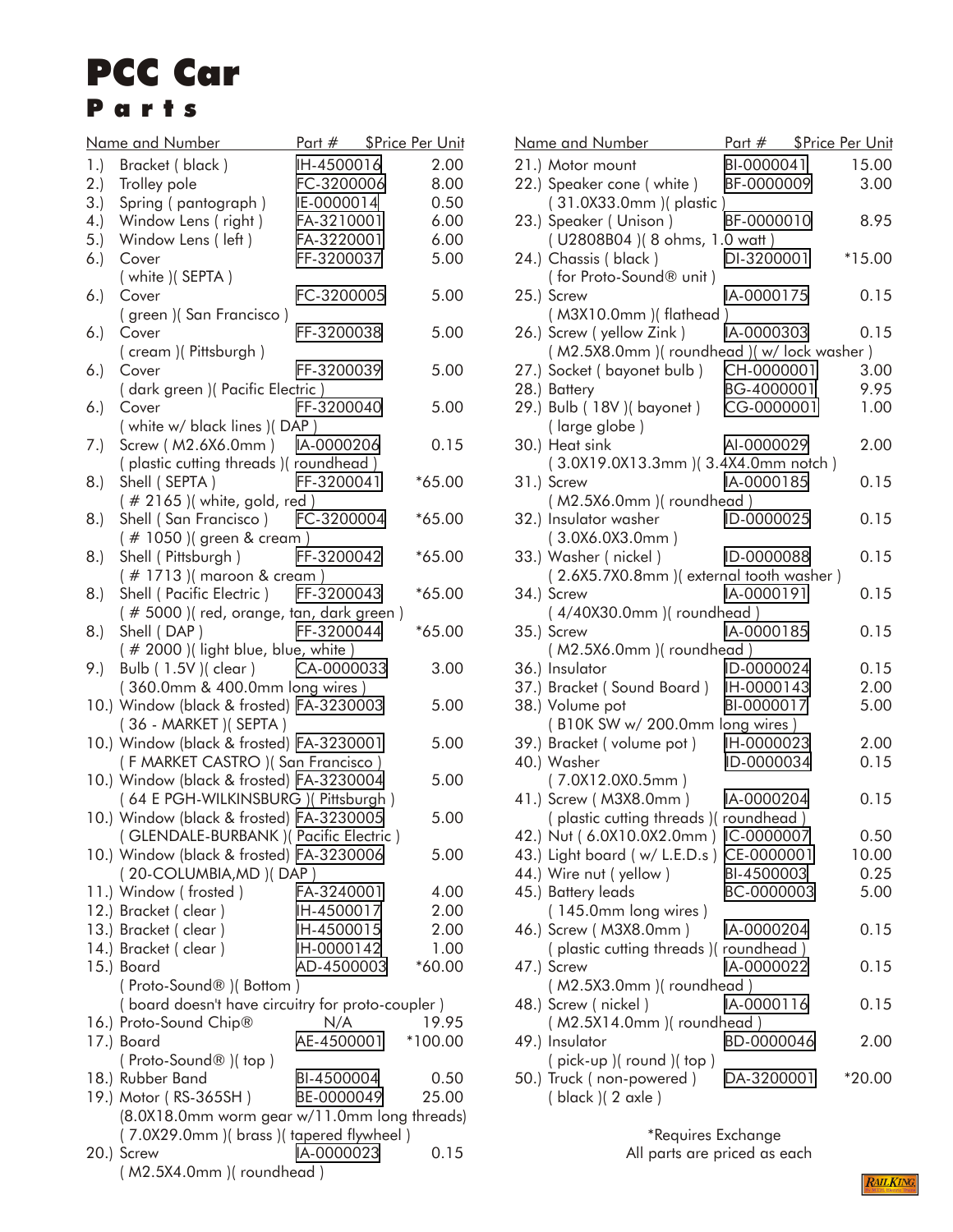## PCC Car

## Parts

| <u>Name and Number</u>                                                           | Part # \$Price Per Unit |          |
|----------------------------------------------------------------------------------|-------------------------|----------|
| 51.) Truck (powered)<br>( black)(2 axle)                                         | DA-3200002              | $*30.00$ |
| 52.) Truck side (black)<br>(left rear/front right)                               | DB-3200003              | 7.00     |
| 53.) Truck side (black)<br>(right rear/left front)                               | DB-3200004              | 7.00     |
| 54.) Screw<br>(M3X6.0mm) (flathead)                                              | IA-0000073              | 0.15     |
| 55.) Insulator<br>(pick-up) (bottom)                                             | BD-0000003              | 2.00     |
| 56.) Pick-up (18.5mm long) BD-0000004<br>(6.0X11.0mm roller)(screws on from top) |                         | 5.00     |
| 57.) Traction tire                                                               | DE-0000014              | 0.75     |
| 58.) Screw                                                                       | IA-0000184              | 0.15     |
| (M2.5X8.0mm) (roundhead)                                                         |                         |          |
| 59.) Grill (black)                                                               | FF-3200045              | 3.00     |
| 60.) Vent (white ) (SEPTA)                                                       | FF-3200046              | 3.00     |
| 60.) Vent (green)<br>(San Francisco)                                             | FC-3200007              | 3.00     |
| 60.) Vent (cream)(Pittsburgh)                                                    | FF-3200047              | 3.00     |
| 60.) Vent (dark green)<br>(Pacific Electric)                                     | FF-3200048              | 3.00     |
| 60.) Vent (DAP)<br>(white w/ black lines)                                        | FF-3200049              | 3.00     |

## DCRU Only Parts

| Name and Number                     | Part #     | Price Per Unit |  |  |
|-------------------------------------|------------|----------------|--|--|
| NS.) Screw (DCRU board)             | IA-0000094 | 0.15           |  |  |
| (4/40X18.0mm) (roundhead)           |            |                |  |  |
| NS.) Board                          | AC-0000009 | 39.95          |  |  |
| (DCRU) (w/ blue and yellow sockets) |            |                |  |  |
| NS.) Switch (small)                 | BB-0000009 | 5.00           |  |  |
| NS.) Screw                          | IA-0000186 | 0.15           |  |  |
| (M2X6.0mm) (roundhead)              |            |                |  |  |

 \*Requires Exchange All parts are priced as each